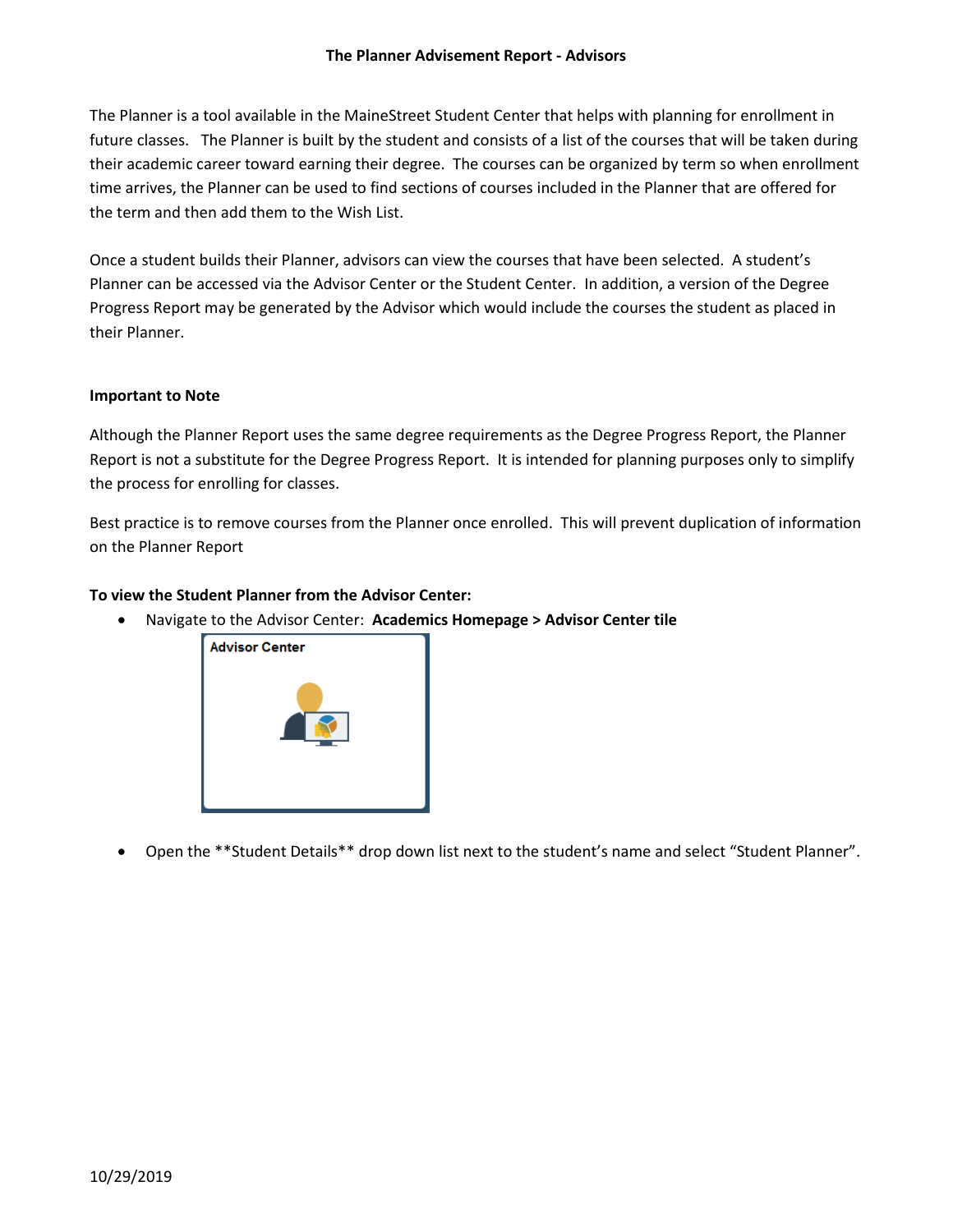|                                    |                     | موارير والمواسير الأسراسية<br>View data for Another student |   | مهجم وسرير براسيها                     |                     |
|------------------------------------|---------------------|-------------------------------------------------------------|---|----------------------------------------|---------------------|
| Notify Selected Advisees           |                     |                                                             |   |                                        |                     |
|                                    |                     | Find $\boxed{2}$ $\boxed{1}$                                |   | First $\bigcirc$ 1 of 1 $\bigcirc$ Las |                     |
| Advisee<br>Academic Detail         |                     |                                                             |   |                                        |                     |
| <b>Notify</b><br>ID<br><b>Name</b> |                     |                                                             |   |                                        | Imag.<br><b>Now</b> |
| Ø                                  |                     | **Student Details**                                         |   | v View Student Center                  | o                   |
|                                    |                     | **Student Details**                                         | ۸ |                                        |                     |
| Notify Selected Advisees           | Notify All Advisees | Academic History by Subject                                 |   |                                        |                     |
|                                    |                     | Academic Information                                        |   |                                        |                     |
| View data for Another student      |                     | <b>Address</b>                                              |   |                                        |                     |
|                                    |                     | <b>Advisor Notes</b>                                        |   |                                        |                     |
|                                    |                     | Class Schedule                                              |   |                                        |                     |
| So to top                          |                     | Comments                                                    |   |                                        |                     |
|                                    |                     | <b>Degree Progress</b>                                      |   |                                        |                     |
|                                    |                     | <b>Emergency Contacts</b>                                   |   |                                        |                     |
|                                    |                     | <b>Enrollment Appointments</b>                              |   |                                        |                     |
|                                    |                     | <b>Enrollment PINs</b>                                      |   |                                        |                     |
|                                    |                     | Evaluate my Transfer Credit                                 |   |                                        |                     |
|                                    |                     | Grades                                                      |   |                                        |                     |
|                                    |                     | <b>Quick Enroll</b>                                         |   |                                        |                     |
|                                    |                     | <b>Student Group</b>                                        |   |                                        |                     |
|                                    |                     | <b>Student Planner</b>                                      |   |                                        |                     |
|                                    |                     | Telephone                                                   |   |                                        |                     |
|                                    |                     | <b>Test Scores</b>                                          |   |                                        |                     |
|                                    |                     | To Do List                                                  |   |                                        |                     |
|                                    |                     | <b>Transfer Credit Report</b>                               |   |                                        |                     |

#### **Features of the Planner:**

- View the details of the requirement being met by taking the course by selecting the information icon.
- If a planned course has a pre-requisite, use the "yes" link to view the course details enabling a view of the pre-requisite information.
- Use the **View Class Sections** button to see the sections offered for the term in which the course has been assigned in the Planner.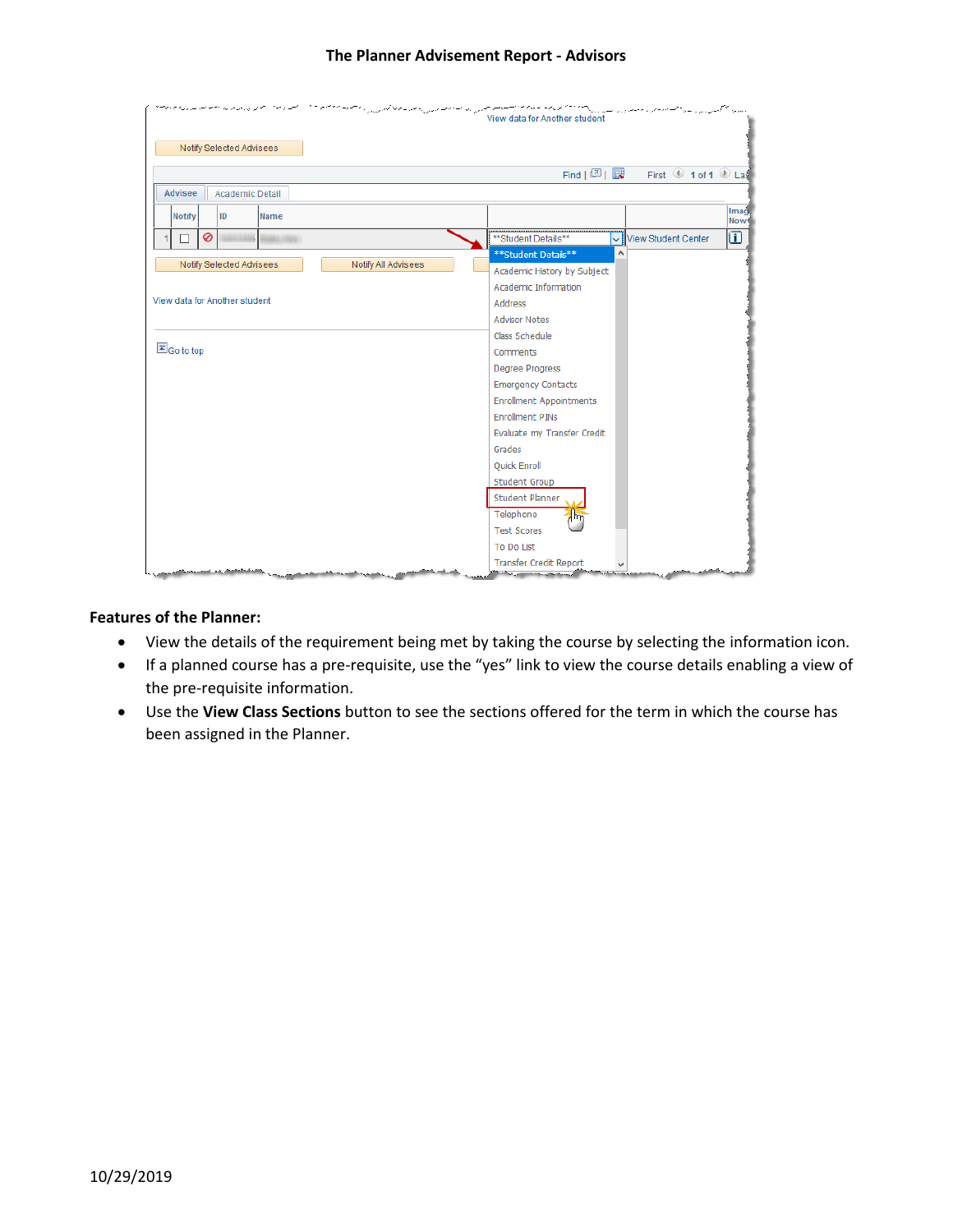| <b>Advisee Planner</b>                                                                                                                                                   |                                             |                                                                       |                          |                                           |                                                  |     | ANT 212 was added to your Planner to satisfy the following Requirement:                       |
|--------------------------------------------------------------------------------------------------------------------------------------------------------------------------|---------------------------------------------|-----------------------------------------------------------------------|--------------------------|-------------------------------------------|--------------------------------------------------|-----|-----------------------------------------------------------------------------------------------|
|                                                                                                                                                                          |                                             |                                                                       |                          | Human Values and Social Context (RG33017) |                                                  |     |                                                                                               |
| Please use the information in the Typically Offered column as a gu<br>University will be able to offer the course as planned, nor does it quarantee<br>▼ Planned Courses |                                             |                                                                       |                          |                                           | courses and earn a total of 18 credits. (RQ5676) |     | Students must pass one course in each of the 5 subcategories of Human Values & Social Context |
| Course                                                                                                                                                                   | <b>Description</b>                          |                                                                       | <b>Units</b>             |                                           | <b>Typically Offered</b>                         | Req |                                                                                               |
| <b>ANT 212</b>                                                                                                                                                           | The Anthropology of Food                    |                                                                       | 3.00                     |                                           | Fall                                             |     |                                                                                               |
|                                                                                                                                                                          |                                             |                                                                       |                          |                                           |                                                  |     |                                                                                               |
| 2020 Spring<br>$\overline{\phantom{a}}$                                                                                                                                  |                                             |                                                                       |                          |                                           |                                                  |     |                                                                                               |
| Course                                                                                                                                                                   | <b>Description</b>                          |                                                                       | Prereq                   | <b>Units</b>                              | <b>Typically Offered</b>                         | Rea |                                                                                               |
| <b>BIO 122</b>                                                                                                                                                           | Biology: The Living Science                 |                                                                       |                          | 3.00                                      | Spring                                           | 6   |                                                                                               |
| <b>MUY 411</b>                                                                                                                                                           | Chamber Jazz Arr & Piano II                 |                                                                       | yes                      | 3.00                                      | Spring, Even Years                               | 6   |                                                                                               |
| <b>2020 Fall</b><br>Course<br><b>MUH 201</b>                                                                                                                             | <b>Description</b><br><b>History of Wes</b> | MUY 411 - Chamber Jazz Arm aging and Piano II<br><b>Course Detail</b> |                          |                                           |                                                  |     |                                                                                               |
| <b>MUS 150</b>                                                                                                                                                           | Majoring in Mu                              |                                                                       |                          |                                           | Career Undergraduate                             |     | <b>View Class Sections</b>                                                                    |
|                                                                                                                                                                          |                                             |                                                                       |                          | <b>Units 3.00</b>                         |                                                  |     |                                                                                               |
|                                                                                                                                                                          |                                             |                                                                       |                          | <b>Grading Basis Graded</b>               |                                                  |     | This course is in your planner<br>under Term(s) 2020 Spring.                                  |
|                                                                                                                                                                          |                                             |                                                                       | <b>Course Components</b> |                                           | Required<br>Lecture                              |     |                                                                                               |
|                                                                                                                                                                          |                                             |                                                                       | <b>Academic Group</b>    |                                           | <b>University Wide Programs</b>                  |     |                                                                                               |
|                                                                                                                                                                          |                                             |                                                                       |                          |                                           | <b>Academic Organization</b> UM Dept of Music    |     |                                                                                               |
|                                                                                                                                                                          |                                             | <b>Enrollment Information</b>                                         |                          |                                           |                                                  |     |                                                                                               |
|                                                                                                                                                                          |                                             |                                                                       |                          |                                           | <b>Typically Offered Spring, Even Years</b>      |     |                                                                                               |
|                                                                                                                                                                          |                                             |                                                                       |                          |                                           | Enrollment Requirement Prerequisite: MUY 410     |     |                                                                                               |

Below are instructions on how advisors can access the What-If Academic Advisement Report. Note: This report can be run when the Degree Progress Report is otherwise unavailable for inactive/suspended students.

## **Generating the Planner version of the Degree Progress Report:**

MaineStreet navigation:

**Academics Homepage > Request Advisement Report tile**



- Enter values to create report:
	- o Select "Add a New Value" tab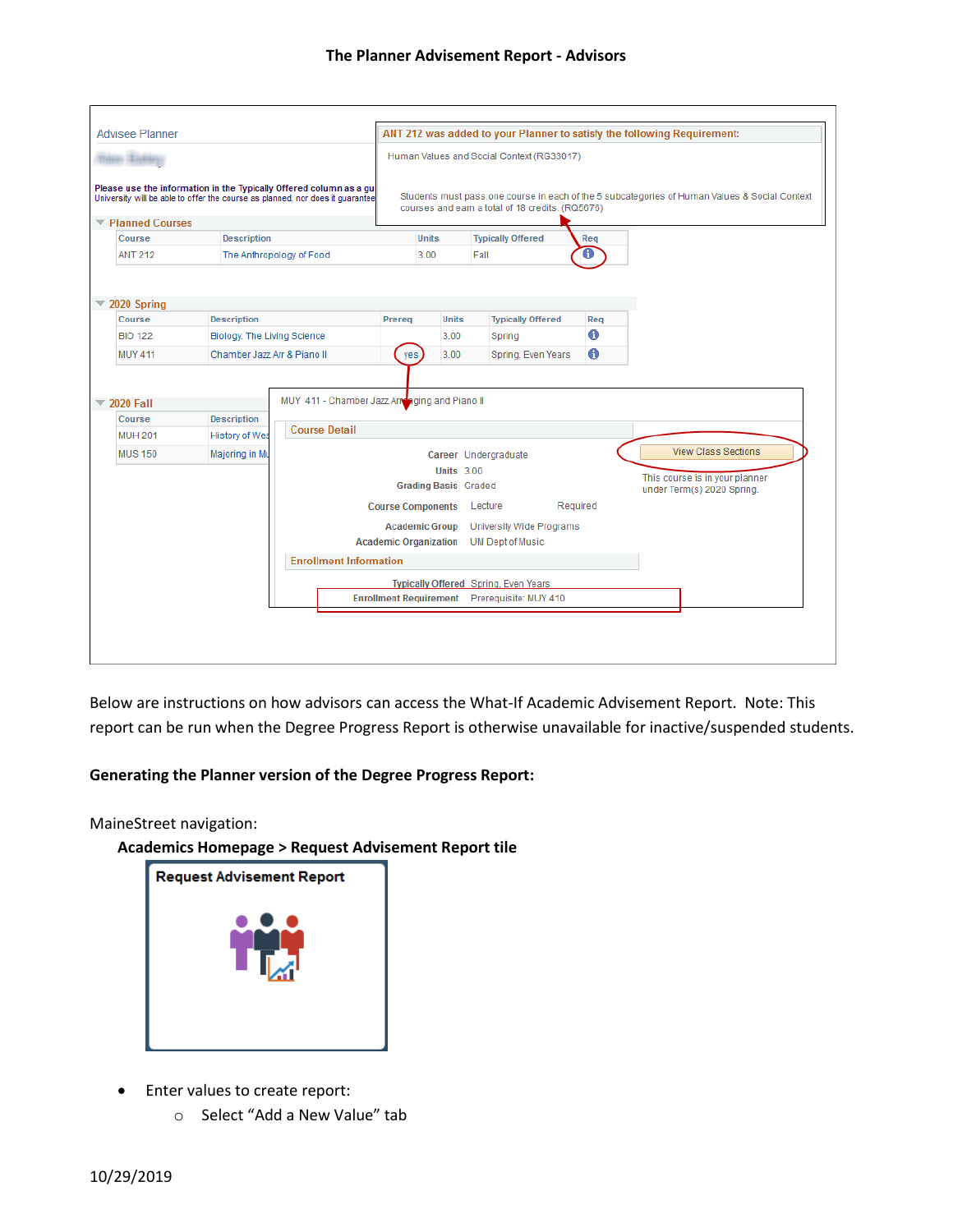- o Enter Student ID
- o Enter "UMPLN" Report Type
- o Select "Add" button

| <b>Request Advisement Report</b>                               |                        |
|----------------------------------------------------------------|------------------------|
| <b>Find an Existing Value</b>                                  | <b>Add a New Value</b> |
| ID 01010101<br>Academic Institution UMS05<br>Report Type UMPLN | Q<br>$\circ$           |
| Add                                                            |                        |

• Select the Process Request button.

| <b>Advisement Report Request</b><br>Advisement Report Request Log                                                    |                                                                                                                                             |
|----------------------------------------------------------------------------------------------------------------------|---------------------------------------------------------------------------------------------------------------------------------------------|
| <b>ID/Name</b>                                                                                                       |                                                                                                                                             |
| <b>Academic Institution UMS05</b>                                                                                    | University of Maine                                                                                                                         |
| <b>Report Type UMPLN</b>                                                                                             | Undergraduate Planner                                                                                                                       |
| Date Processed                                                                                                       |                                                                                                                                             |
| <b>Report Status Request Pending</b>                                                                                 |                                                                                                                                             |
| *Report Date 10/29/2019<br>E                                                                                         |                                                                                                                                             |
| Þij<br>*As of Date 01/01/3000<br>*Report Identifier ADMIN<br>Q                                                       | Administrative Request                                                                                                                      |
| <b>Information For Students and Advisors</b><br>**IMPORTANT TO NOTE**                                                |                                                                                                                                             |
| Degree Progress Report. It is intended for planning purposes only to simplify the process for enrolling for classes. | Although the Planner Report uses the same degree requirements as the Degree Progress Report, the Planner Report is not a substitute for the |
| <b>Actions</b>                                                                                                       | Best practice is to remove courses from the Planner once enrolled. This will prevent duplication of information on the Planner Report.      |
| Process Request                                                                                                      |                                                                                                                                             |
|                                                                                                                      |                                                                                                                                             |
|                                                                                                                      |                                                                                                                                             |

 The report generated mirrors the Degree Progress Report but differs in that the courses that are in the Student Planner are included. These courses are designated with a star icon.